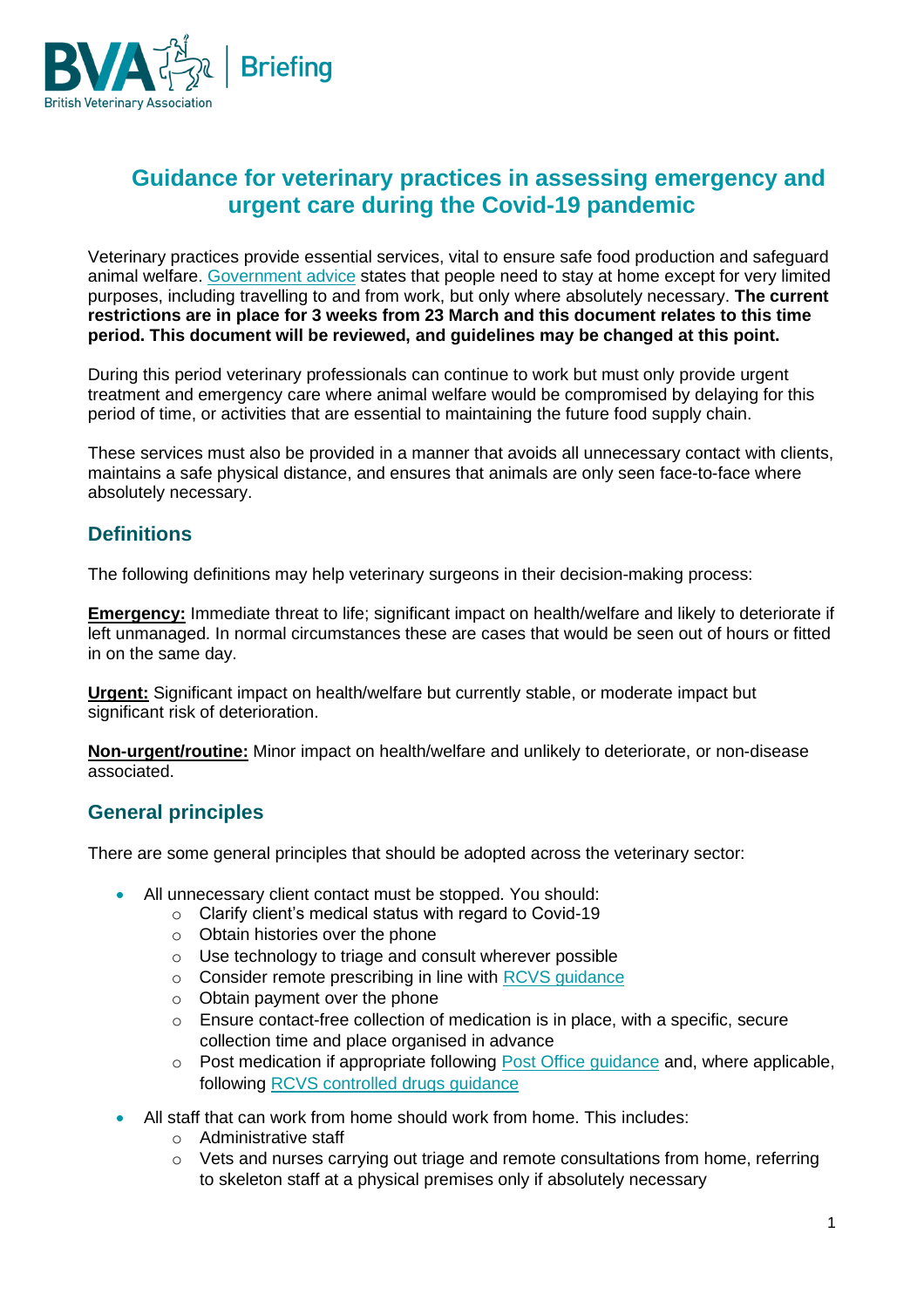

- Follow all hand hygiene and biosecurity measures and thoroughly clean all equipment after each use
- Follow [strict social distancing measures](https://www.gov.uk/government/publications/covid-19-guidance-on-social-distancing-and-for-vulnerable-people/guidance-on-social-distancing-for-everyone-in-the-uk-and-protecting-older-people-and-vulnerable-adults) between clients at all times and be prepared to refuse to continue if animal owners do not follow the official advice
- Continue to deliver emergency treatment, including euthanasia, of wildlife in accordance with your normal practice, as long as it can be done safety under social distancing rules

In the event of a practice closing completely due to Covid-19, we urge neighbouring practices to work together to ensure full geographical cover for emergency veterinary services. We are asking practices, at these difficult times, to put aside commercial interests to support one another, and ensure that on returning to normal provision clients are retained by their original practices.

# **Sector-specific advice**

**Please note:** this advice is intended as **guidance only**. It is not an exhaustive list and veterinary practices may vary in their approach due to individual circumstances. This advice is for restrictions remaining in place **for 3 weeks from 23 March** and will be reviewed in light of any further government instructions or relevant information.

# **Small animal**

- All doors should remain closed at all times. This means:
	- o Clients should wait in the car/outside and telephone on arrival
	- $\circ$  Animals should be collected from outside the practice by a member of staff
	- o Clients should remain outside whilst the patient is examined away from the owner
	- $\circ$  After examination, treatment plans should be discussed and agreed over the phone
- There should be as few people working in the practice as possible, maintaining appropriate physical distances as much as possible. This means:
	- o Splitting workforce into small teams (eg 1 vet/1nurse) to minimise overall contacts
	- o Staggering breaks between teams in case one team needs to isolate
- If you are requested to assist with an animal from an infected household, follow RCVS [advice.](https://www.rcvs.org.uk/setting-standards/advice-and-guidance/coronavirus-covid-19/) There is no expectation on vets and nurses to undertake home visits to an infected household unless: it is essential for animal welfare; the risk can be adequately controlled (for example the animal placed outside the home upon the veterinary surgeon's arrival); appropriate PPE is worn; and there is no other way the animal can be brought to the practice.

Examples to help assess whether a case is urgent or an emergency:

#### **Suspend/Delay**

- Vaccinations (unless in a shelter situation, or in case of disease outbreak)
- Non-essential consults, such as routine nail clips, weight clinics, puppy parties, mid-year health checks
- Neutering
- Routine reproductive work

## **Remotely assess in the first instance**

- Mild trauma, eg nail pulls
- Skin issues, including flea allergic dermatitis
- Anal glands/scooting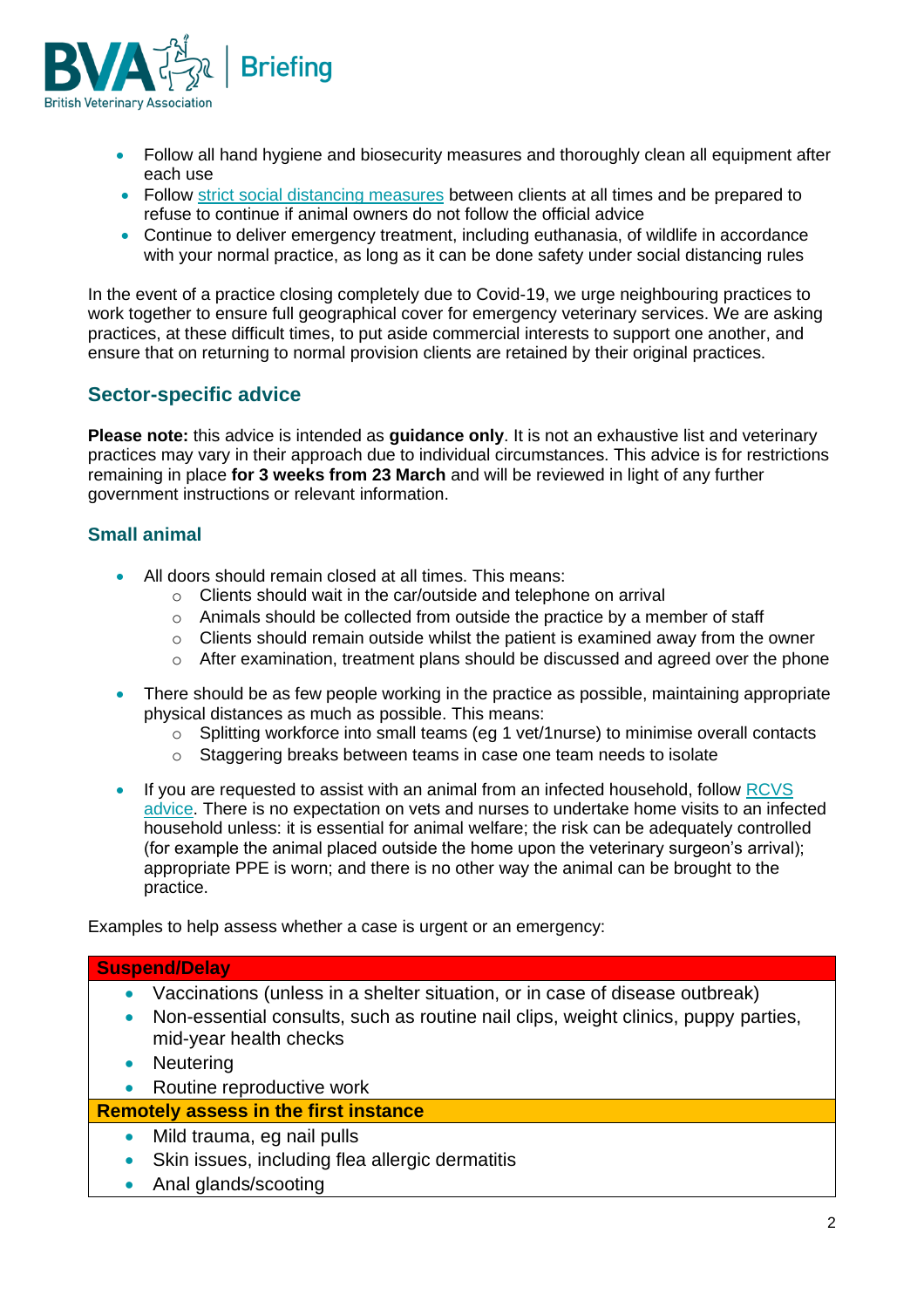

- Post-op checks
- Repeat medication checks, if stable
- Vomiting/diarrhoea in a well animal
- **Jaundice**
- Pallor
- Dental complaints
- **Lumps**
- Wounds
- Non-acute lameness
- Eye complaints
- Anorexia
- Vaginal discharge
- Non-specific lethargy
- **Warrants physical examination**
	- Any of the above deemed necessary following remote triage or consultation
	- Severe trauma, eg RTA
	- Seizures
	- Significant weakness or collapse
	- Cough > one-week duration
	- Difficulty breathing
	- Dystocia
	- Acute severe lameness
	- Abdominal swelling
	- Significant bleeding
	- Retching
	- Toxin ingestion (if phone/video triaged as significant)
	- Struggling to urinate or defecate
	- Excessive urination or thirst
	- GI signs (vomiting and/or diarrhoea) with significant mental depression
	- Ongoing treatment and monitoring of Addison's patients
	- Monitoring of unstable diabetics
	- **Flystrike**
	- Ileus (small mammals)
	- Euthanasia

## **Equine**

- Maintain a physical distance of 2m at all times
- Consider sedating animals needing treatment or investigation where appropriate, especially if this helps maintain the 2m physical distance from the handler
- In cases where clients are self-isolating or confirmed to have Covid-19, but a horse needs urgent or emergency care, a second member of practice staff should attend for safety. Contact with the client should be by telephone only
- Cleanse all surfaces in your car on leaving the yard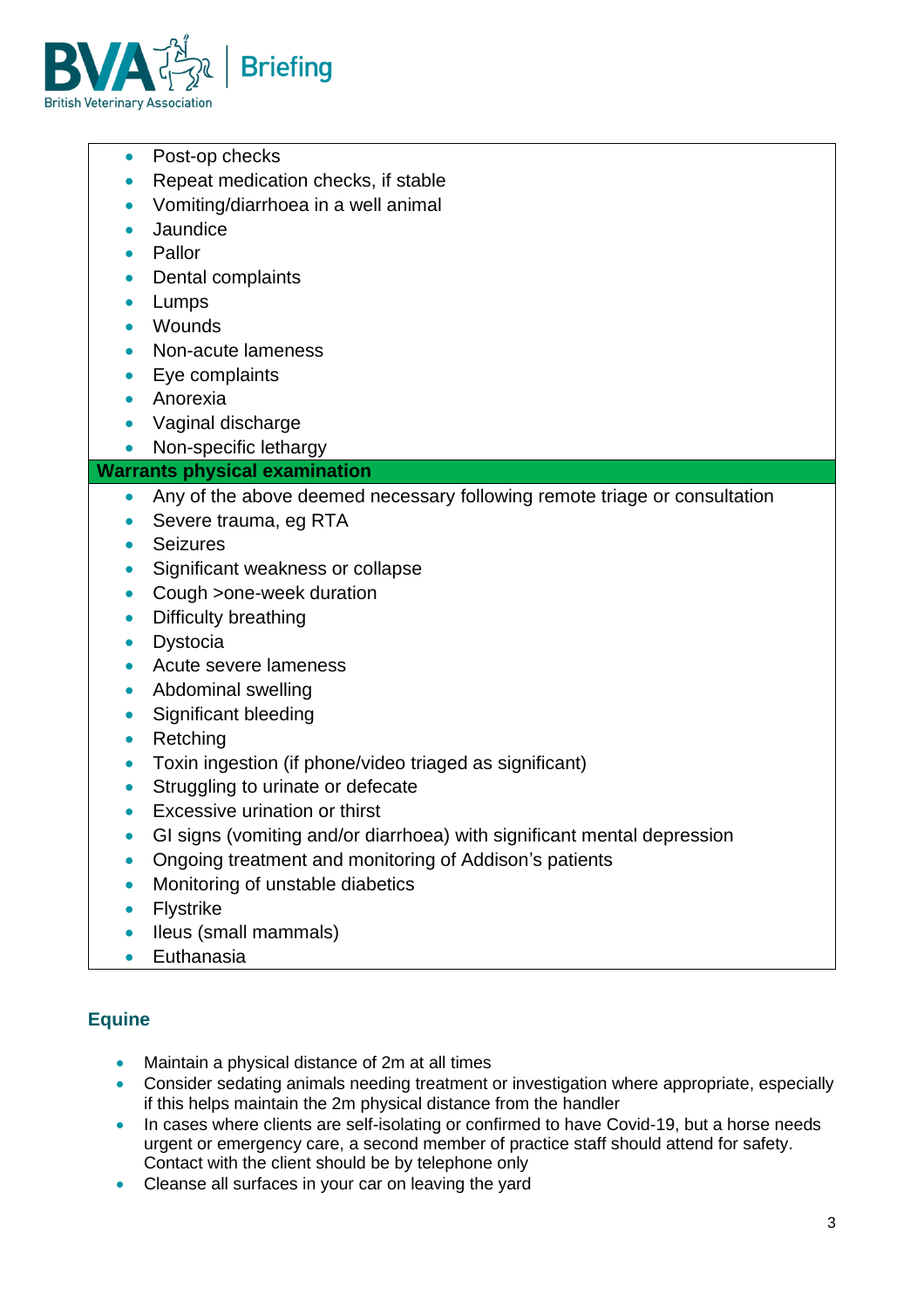

Examples to help assess whether a case is urgent or an emergency:

#### **Suspend/Delay**

- Pre-purchase examinations
- Routine dental work
- 6-monthly vaccinations
- Stallion licensing
- Routine health checks
- Riding school inspections
- Radiography for sales or survey studies
- Routine reproductive work
- Poor performance investigations
- Joint medication
- Vaccinations (unless due second vaccine of primary course in next 3 weeks)

#### **Remotely assess in the first instance**

- Repeat medication checks, if stable
- Mild trauma
- Skin issues
- Lumps
- Wounds
- Sarcoids or other skin tumours
- Nasal discharge/cough
- Inappetence

#### **Warrants physical examination**

- Any of the above deemed necessary following remote triage or consultation
- Quidding
- Painful facial, jaw or limb swelling
- Eye complaints
- Severe trauma/haemorrhage
- Difficulty breathing
- Severe acute lameness/laminitis
- Colic
- Acute diarrhoea
- Acute ataxia/neurological conditions
- Dystocia and post-partum problems (including retained foetal membranes)
- Sickness/lameness in foal
- Euthanasia

## **Farm animal**

- Maintain a physical distance of 2m at all times
- In cases where clients are self-isolating or confirmed to have Covid-19 a second member of practice staff should attend to ensure your health and safety. Contact with the client should be by telephone only
- Cleanse all surfaces in your car on leaving the farm